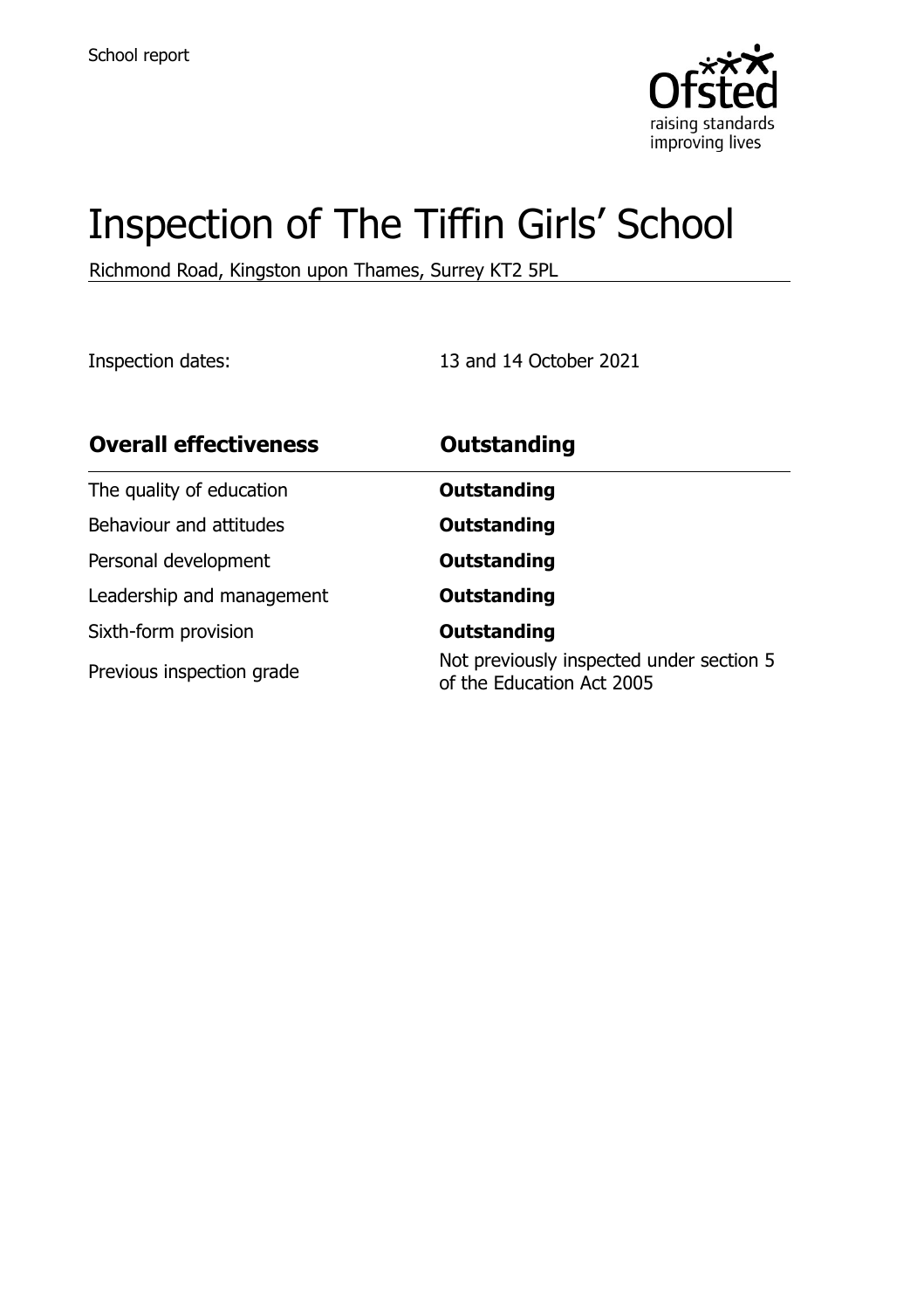

# **What is it like to attend this school?**

Pupils thrive here. Leaders and staff work together to give pupils every possible opportunity to do well and enjoy their education.

As one pupil typically said, 'School culture is everything here.' Pupils take to heart the core values of community, love of learning and character. They organise fundraising events and are active citizens in the local community. For example, pupils visit local care homes and support primary school pupils in their learning.

Pupils' behaviour is exemplary. They respect and support each other. Pupils appreciate the hard work of their teachers and take their learning seriously. They share the high aspirations of leaders and staff.

Pupils feel safe. They know that if they have any worries, staff will listen to them. On the rare occasions when there is any bullying, staff deal with it promptly.

Pupils take great pride in their school. They make the most of their time here and immerse themselves in school life. Lunchtimes and after school are a hive of activity as pupils attend the vast range of clubs run by staff and other pupils. There is something for everyone, from gardening and origami, to mythology and philosophy.

#### **What does the school do well and what does it need to do better?**

Leaders maintain high academic standards and provide a curriculum that extends far beyond academic study. Pupils flourish, both academically and personally.

All pupils study a broad range of subjects in depth from Years 7 to 11. Sixth-form students have a wide choice of subjects. They pursue subjects based on their interests as well as potential careers.

Expectations of all pupils are high. Pupils rise to the challenges of their work and have a hunger for knowledge. Inspectors overheard pupils continuing their class discussions and debates at break and lunchtime. Pupils draw on their previous learning to help them understand new concepts. They show an excellent understanding of what they have been taught and talk confidently about their learning.

Teachers are experts in their specialisms. They know how to get the best from their pupils. Staff consider carefully what is taught and when, so that pupils build up knowledge and skills. For example, in history, pupils in Years 9 and 10 learn about the Treaty of Versailles and its impact in Germany and Europe. In Year 12 A-level history, students study the economic, social and political consequences for the Weimar Republic in greater depth.

Staff are adept at adapting learning to suit pupils' needs, including pupils with special educational needs and/or disabilities (SEND). Leaders make sure these pupils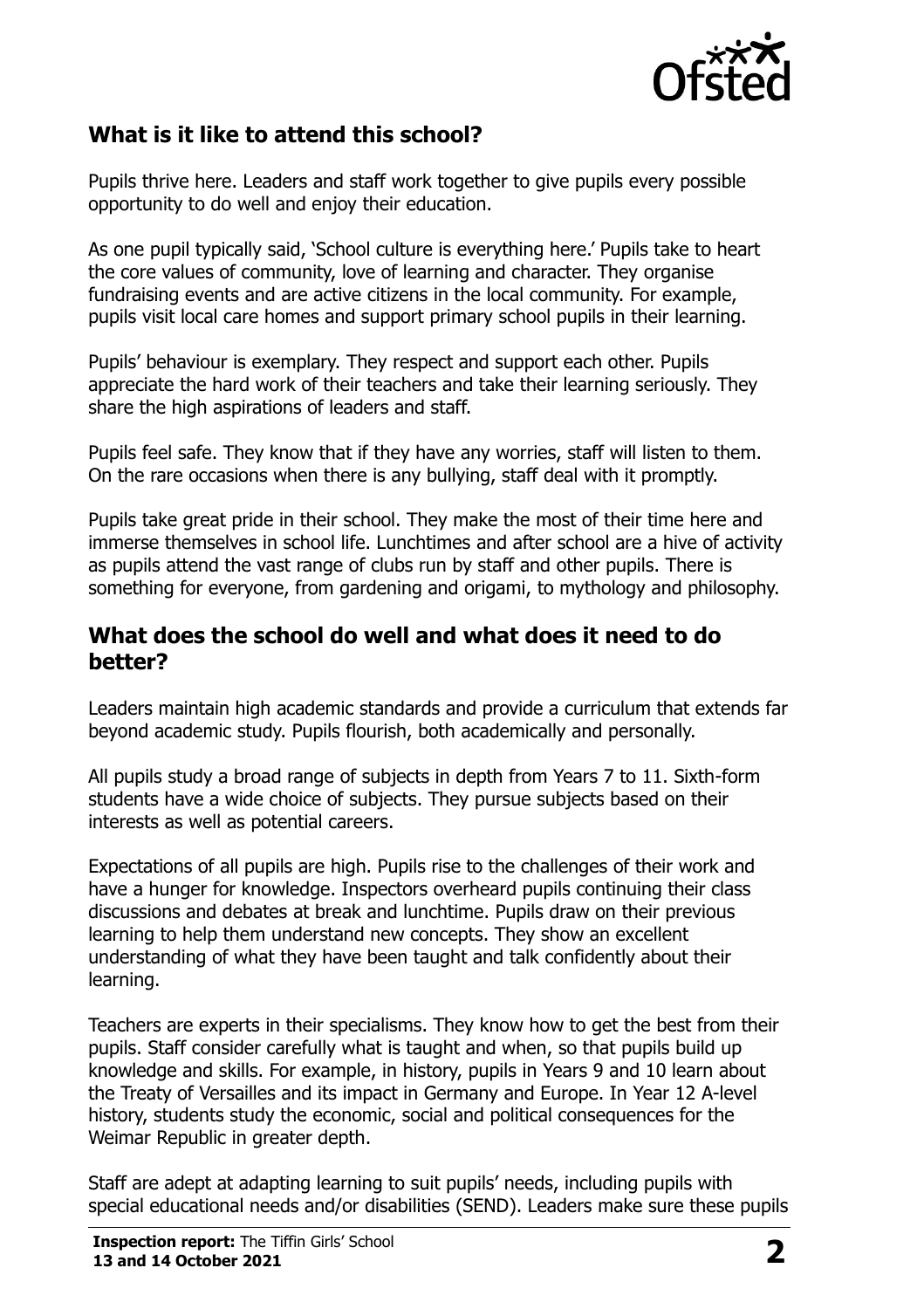

are identified and get additional support. Staff are quick to spot any pupils at risk of falling behind and put measures in place to help them keep up. For example, selected pupils receive extra help with reading and writing in key stage 3. Pupils achieve exceptionally high standards in all their subjects. This includes disadvantaged pupils and those with SEND.

Pupils come to lessons ready to learn. They are focused in class and pay close attention. Lessons are calm and free from disruption. Typically, pupils are avid readers and make full use of the well-stocked library. They talk eloquently about books they have read, from classical literature to modern fiction.

The school provides pupils with an extensive range of clubs and activities. Pupils take part with energy and enthusiasm. They record what activities they have done, and staff ensure that pupils access a variety of clubs to broaden their horizons. Music, art, drama and sport have high profiles. Pupils perform in various concerts and inter-school competitions.

Pupils relish taking up the many leadership responsibilities on offer, for example, through the school council, house system, and the 'eco initiatives'. Schemes such as The Duke of Edinburgh's Award and Young Enterprise are very popular.

Leaders have a well-established careers programme. Pupils receive talks from a wide range of employers and apprenticeship providers. They are encouraged to visit universities and find out about the range of courses on offer. COVID-19 has recently interrupted some of this work. Work experience in Years 11 and 13 is highly successful. Sixth-form students are extremely well prepared for higher education and employment.

Staff receive high-quality training, including those who are new to teaching. Staff continually review and refine their practice. For example, staff have used researchled projects to focus on and boost equality and diversity. Staff feel valued. Leaders listen to staff and do their best to make workload manageable.

Leaders contribute to the wider local community through working with other local schools to share exemplary practice. In the survey, parents and carers made a point of expressing their strong support for the school's leaders.

Governors have a very clear picture of the school's work. They challenge school leaders and rigorously check the impact of their actions. Governors carry out their work and responsibilities thoroughly.

# **Safeguarding**

The arrangements for safeguarding are effective.

Leaders and staff are well trained to identify pupils at risk of harm. They take any concern seriously and make sure pupils get the right support. Pupils know who to turn to if they need help. They are aware of risks to their safety. They know how to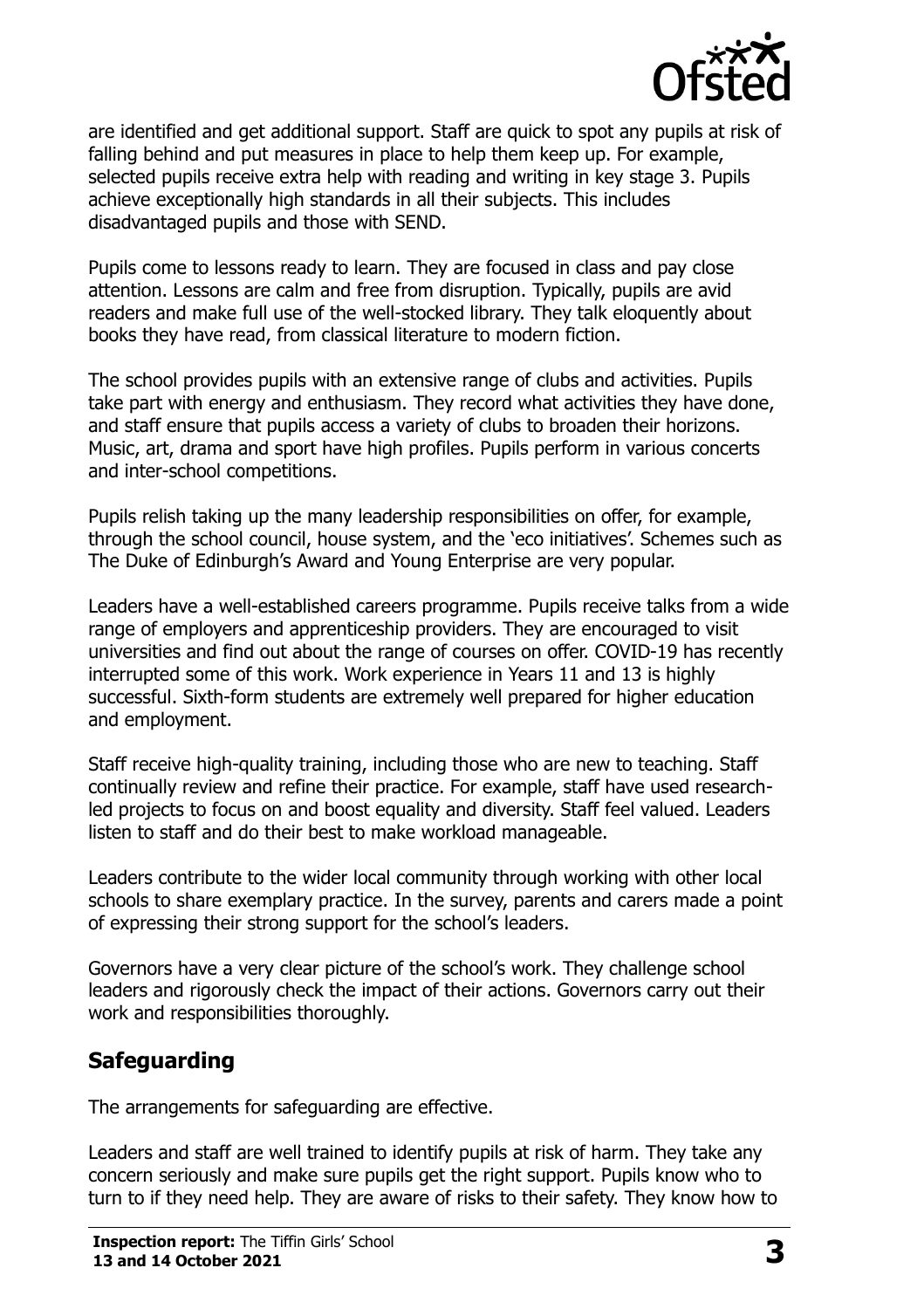

recognise and what to do should they experience sexual harassment or online abuse. Pupils felt they could talk openly to staff about any issues.

Pupils' mental health is a priority for leaders. Staff are alert to the pressures that pupils can face. Pupils are taught how to manage stress and have various sources of support available to them, such as the school counselling service.

### **How can I feed back my views?**

You can use [Ofsted Parent View](http://parentview.ofsted.gov.uk/) to give Ofsted your opinion on your child's school, or to find out what other parents and carers think. We use information from Ofsted Parent View when deciding which schools to inspect, when to inspect them and as part of their inspection.

The Department for Education has further quidance on how to complain about a school.

If you are the school and you are not happy with the inspection or the report, you can [complain to Ofsted.](http://www.gov.uk/complain-ofsted-report)

#### **Further information**

You can search for [published performance information](http://www.compare-school-performance.service.gov.uk/) about the school.

In the report, '[disadvantaged pupils](http://www.gov.uk/guidance/pupil-premium-information-for-schools-and-alternative-provision-settings)' refers to those pupils who attract government pupil premium funding: pupils claiming free school meals at any point in the last six years and pupils in care or who left care through adoption or another formal route.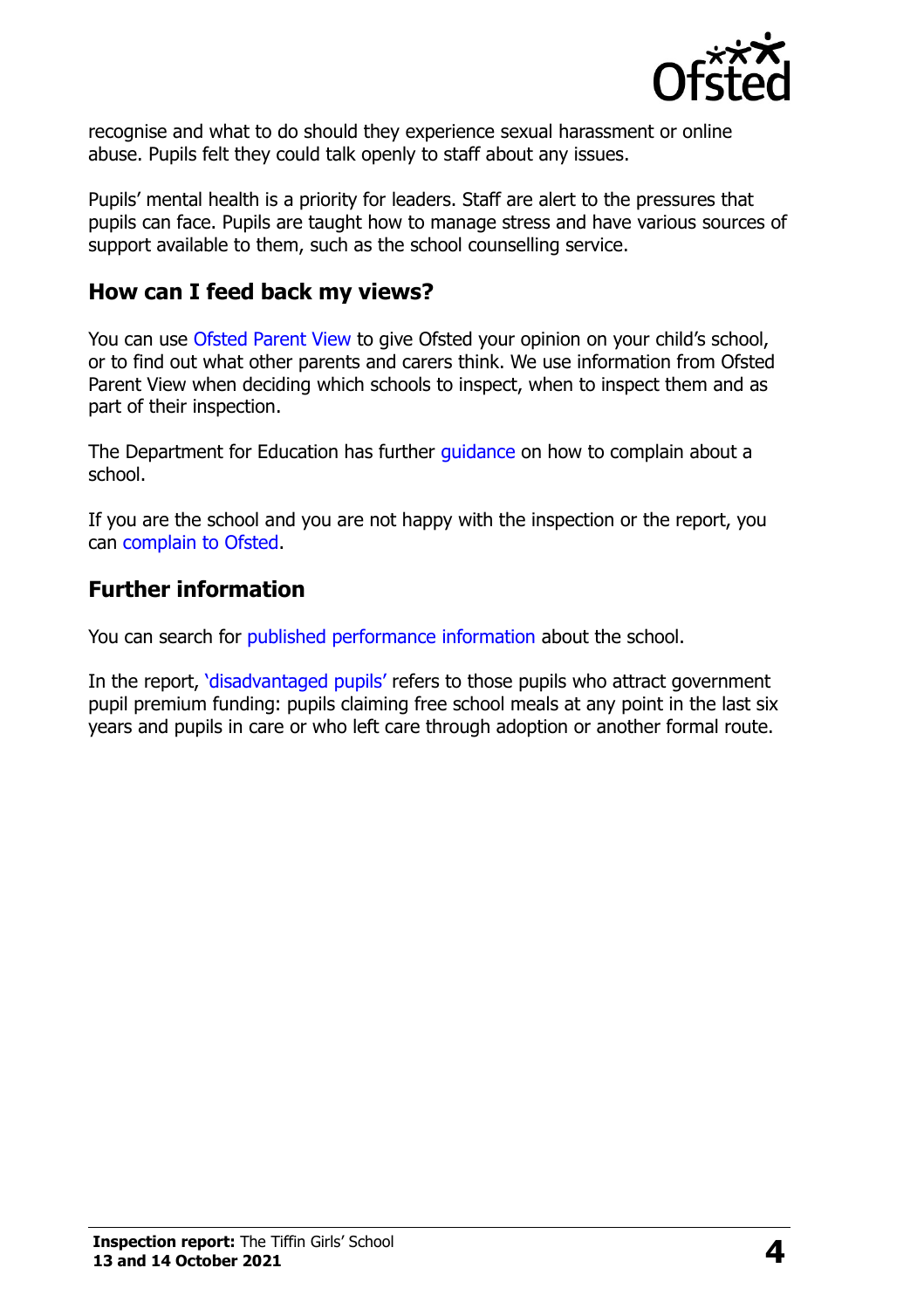

# **School details**

| Unique reference number                            | 136615                                                                |
|----------------------------------------------------|-----------------------------------------------------------------------|
| <b>Local authority</b>                             | Kingston upon Thames                                                  |
| <b>Inspection number</b>                           | 10202711                                                              |
| <b>Type of school</b>                              | Grammar (selective)                                                   |
| <b>School category</b>                             | Academy converter                                                     |
| Age range of pupils                                | 11 to 18                                                              |
| <b>Gender of pupils</b>                            | Girls                                                                 |
| <b>Gender of pupils in sixth-form</b><br>provision | Girls                                                                 |
| Number of pupils on the school roll                | 1230                                                                  |
| Of which, number on roll in the<br>sixth form      | 335                                                                   |
| <b>Appropriate authority</b>                       | The board of trustees                                                 |
| <b>Chair of trust</b>                              | Fazl-E Hasnain                                                        |
| <b>Headteacher</b>                                 | Ian Keary                                                             |
| Website                                            | www.tiffingirls.org                                                   |
| Date of previous inspection                        | Not previously inspected under section 5<br>of the Education Act 2005 |

# **Information about this school**

- The Tiffin Girls' School is a selective girls grammar school. The school became an academy in 2011.
- The school offers places to pupils in Year 7 following a two-stage selection process. The admissions policy prioritises applications from children looked after and those who are disadvantaged.
- The current headteacher took up post in January 2016.
- The number of pupils on roll has increased significantly since the predecessor school was inspected.
- Leaders do not use any alternative provision for their pupils.
- The school meets the requirements of the Baker Clause, which requires schools to provide pupils in Years 8 to 13 with information about approved technical education qualifications and apprenticeships.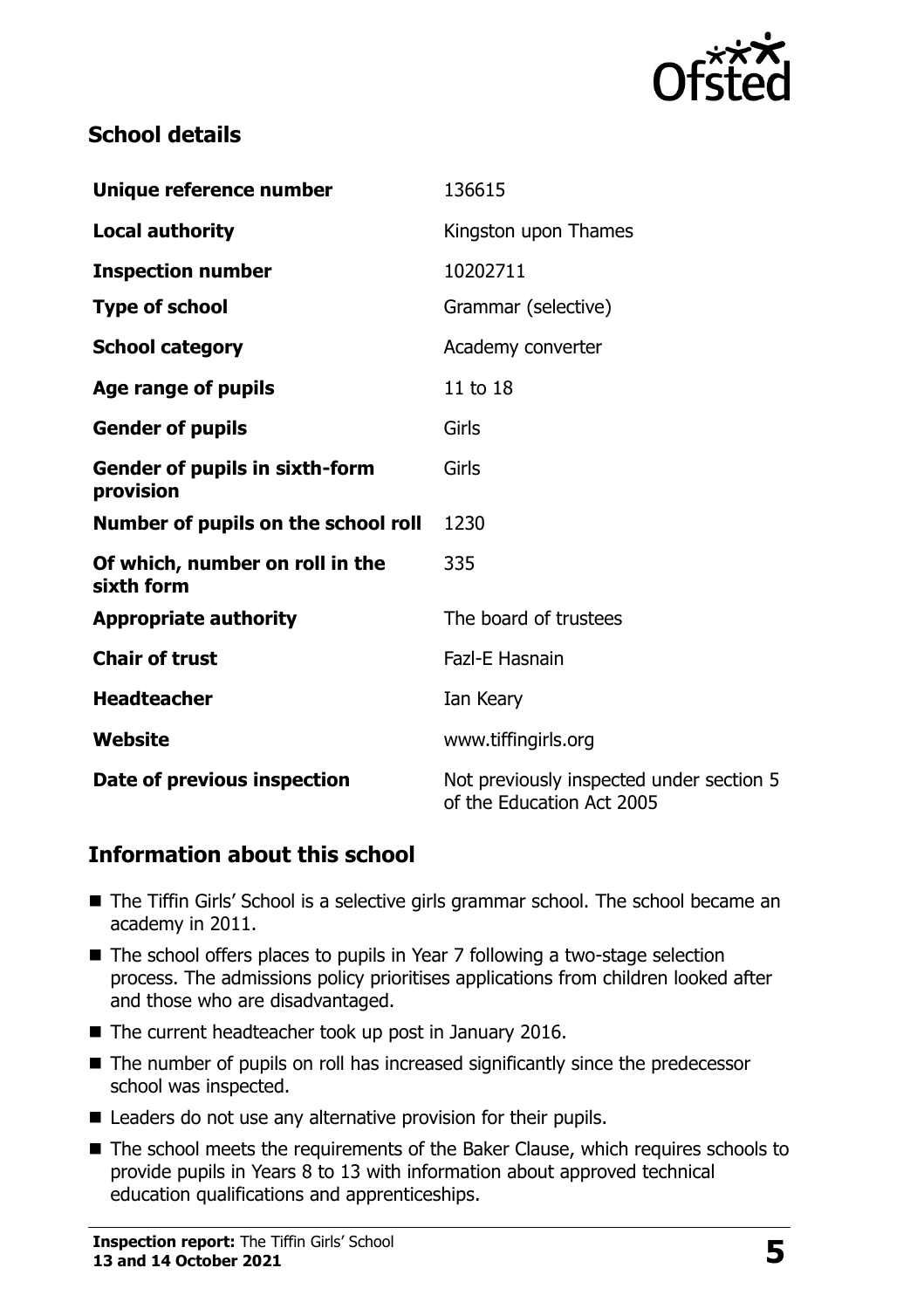

# **Information about this inspection**

The inspectors carried out this inspection under section 5 of the Education Act 2005.

Ofsted has not previously inspected The Tiffin Girls' School under section 5 of the Education Act 2005. However, Ofsted previously judged its predecessor school, The Tiffin Girls' School, to be outstanding in March 2009, before it opened as an academy.

- This was the first routine inspection the school received since the COVID-19 pandemic began. Inspectors discussed the impact of the pandemic with the school leaders, and have taken that into account in their evaluation.
- Inspectors met with the headteacher, other school leaders, teaching staff and non-teaching staff. Inspectors held a discussion with nine members of the governing body, which includes members of the trust, and spoke with a representative from the local authority.
- **Inspectors spoke with leaders, pupils and staff about the arrangements for** safeguarding and reviewed safeguarding records and documentation. Inspectors also checked the single central record.
- $\blacksquare$  The inspection team did deep dives in the following subjects: English, history, French, music, chemistry and economics. Inspectors met with curriculum leaders, teachers and pupils, visited lessons and reviewed pupils' work and curriculum plans. Other subjects were considered as well.
- Inspectors reviewed a range of documentation, including school policies and procedures related to behaviour and attendance.
- Inspectors considered the 887 responses to Ofsted's pupil survey, 56 responses to the staff survey and 174 responses to the online survey for parents, Parent View. Inspectors also reviewed leaders' surveys on the views of pupils, staff and parents.

#### **Inspection team**

| Jude Wilson, lead inspector | Her Majesty's Inspector |
|-----------------------------|-------------------------|
| Yvonne Chisholm             | Ofsted Inspector        |
| Susan Maguire               | Ofsted Inspector        |
| Aruna Sharma                | Ofsted Inspector        |
| Ian Rawstorne               | Her Majesty's Inspector |